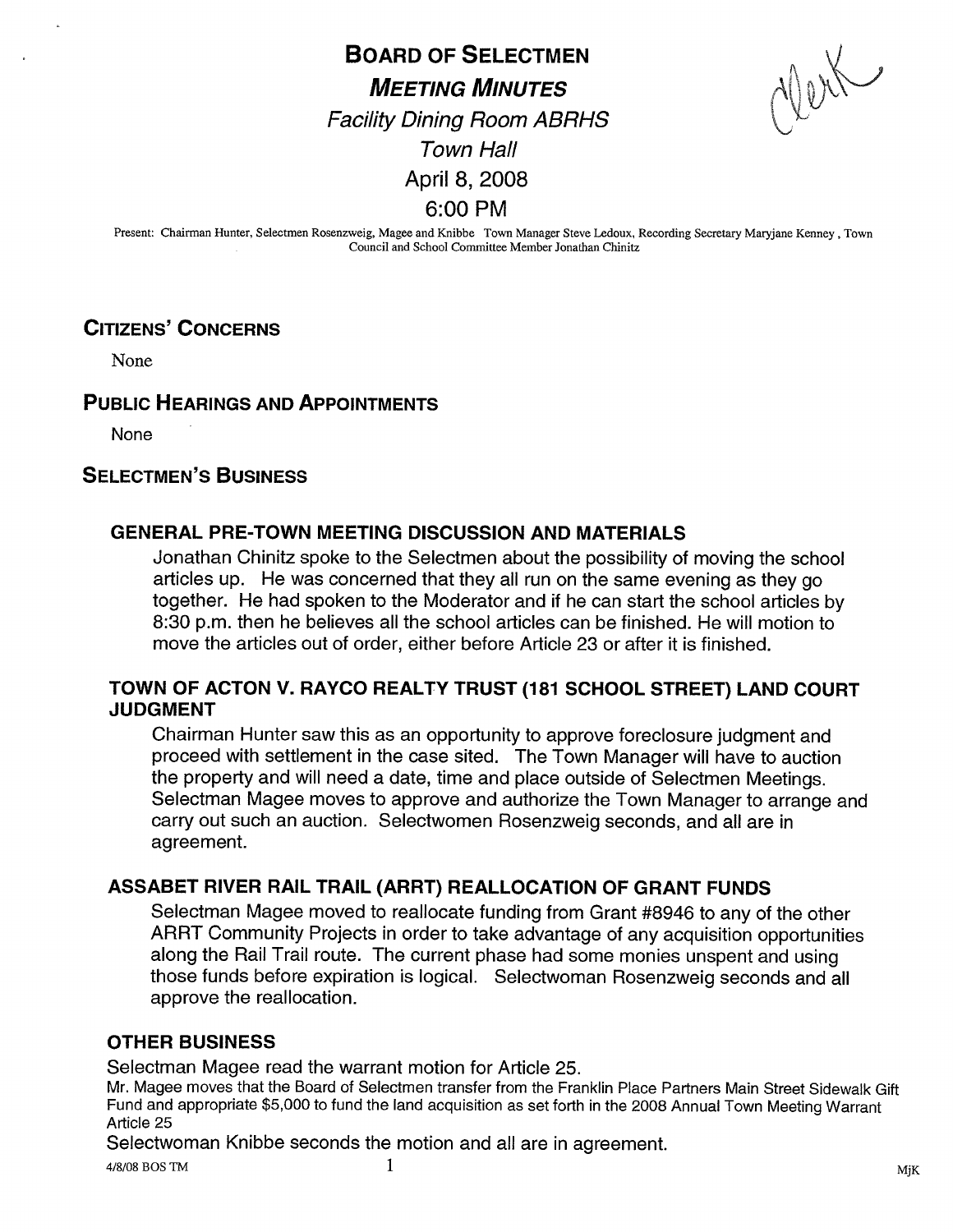# TOWN MANAGER'S REPORT

None

 $\overline{a}$ 

# **CONSENT**

None

# EXECUTIVE SESSION

There was none required.

 $\angle$ Recording Secretary  $\frac{10}{200}$ <br>Recording Secretary  $\frac{100000}{2000}$ U

Date